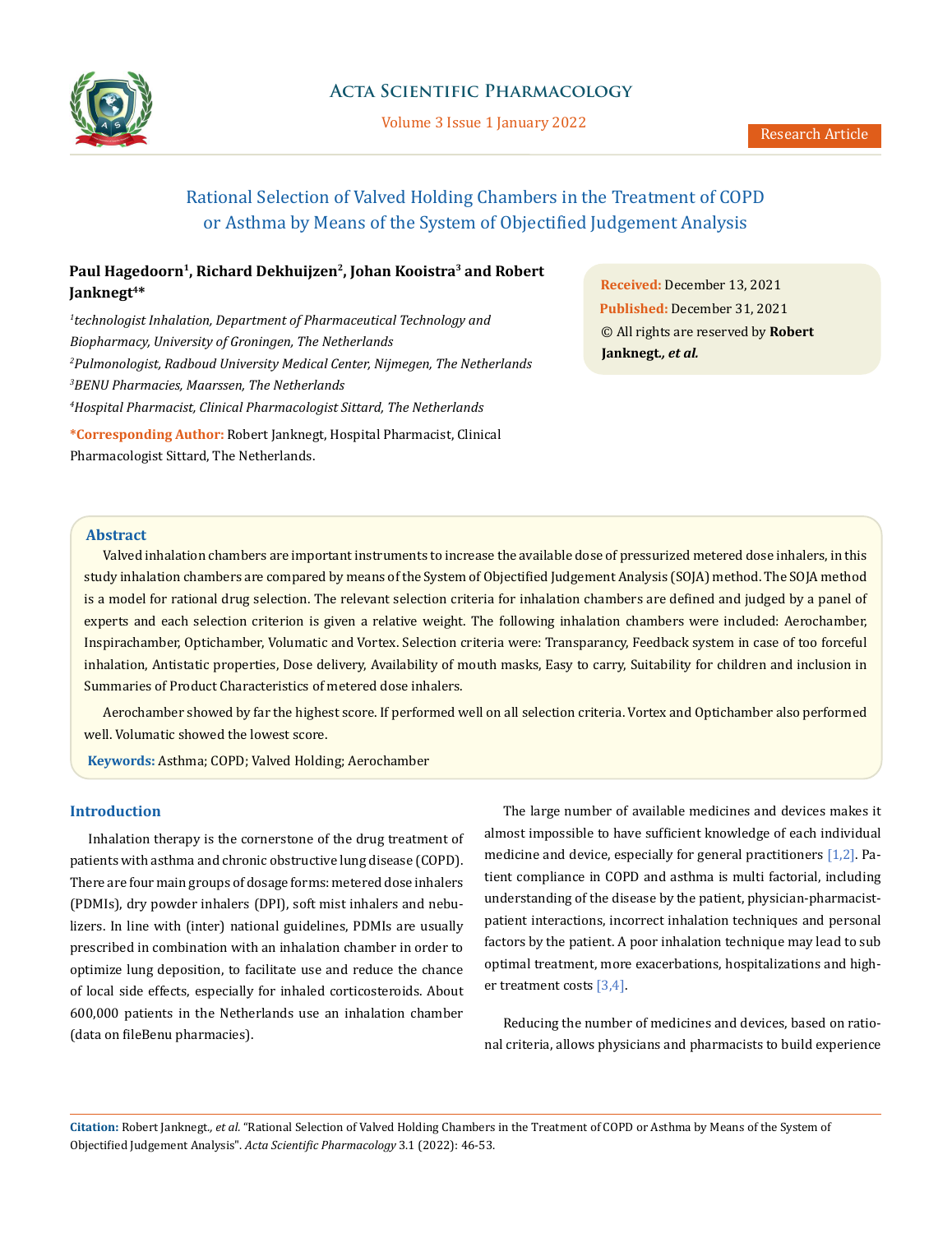with a more limited set of medicines and to standardize the inhalation instructions.

This study aims to develop a set of rational and transparent selection criteria for inhalation chambers.

# **Methods**

## **Research Question**

The authors of the present article were members of the Expert Group (Working Party) of the Dutch Lung Association. The aim of this Working Party (consisting of pulmonologists, general practitioners, researchers and hospital- and community pharmacists) was to provide criteria for the selection of inhalation chambers for the maintenance treatment of COPD in the Netherlands. The first draft of the article was prepared by authors JK, PH and RJ and extensively discussed with author RD.

## **Inclusion and exclusion criteria**

This analysis was performed to compare inhalation chambers, in combination with PMDIs.

### **Applied methodology**

# **In this study inhalation chambers are compared by means of the SOJA method**

The System of Objectified Judgement Analysis (SOJA) method is a model for rational drug selection. The relevant selection criteria for inhalation chambers are defined and judged by a panel of experts and each selection criterion is given a relative weight. The more important a selection criterion is considered, the higher the relative weight that is given to that criterion. The ideal properties for devices are determined and each device is scored as a percentage of the score of the ideal device for all selection criteria. The devices with the highest total score are most suitable for formulary inclusion [5].

### **Selection criteria**

The following selection criteria were applied.

The following devices were included in the analysis.

The Spacechamber was not included in the set of valved holding chambers, because it is no longer available in the Netherlands.

| <b>Criterion</b>                                      | <b>Relative weight</b> |
|-------------------------------------------------------|------------------------|
| Transparancy                                          | 50                     |
| Feedback system in case of too forceful<br>inhalation | 50                     |
| Antistatic properties                                 | 300                    |
| Dose delivery                                         | 300                    |
| Availability of mouth masks                           | 50                     |
| Easy to carry                                         | 100                    |
| Suitability for children                              | 50                     |
| Included in SPC's of pMDIs                            | 100                    |
| Total score                                           | 1000                   |

47

**Table a**

| Aerochamber    |  |
|----------------|--|
| Inspirachamber |  |
| Optichamber    |  |
| Volumatic      |  |
| Vortex         |  |
|                |  |

**Table b**

The Able Chamber was also not included, because this is not available in the Netherlands.

# **Selection criteria**

## **Transparency**

- Transparency of the spacer is an advantage. The patient then experiences more feedback in the sense that the spray and the valve are visible from the PMDI. If the spray is not visible, the care recipient might press the PMDI a second time if in doubt.
- Furthermore, the user notices more quickly that the spacer chamber is dirty and has to be cleaned.
- The more transparent, the better. An inhalation chamber which is completely transparent scores 100%, whereas a chamber, which is not at all transparent does not score for this criterion.
- Inhalation chambers, which are not fully transparent score in between 0% and 100%.

### **Feedback system**

Feedback when inhaling too strongly is nice because it can prevent deposition in the throat. It is therefore and advantage when the patient receives feedback in case of inhaling too strongly.

**Citation:** Robert Janknegt*., et al.* "Rational Selection of Valved Holding Chambers in the Treatment of COPD or Asthma by Means of the System of Objectified Judgement Analysis". *Acta Scientific Pharmacology* 3.1 (2022): 46-53.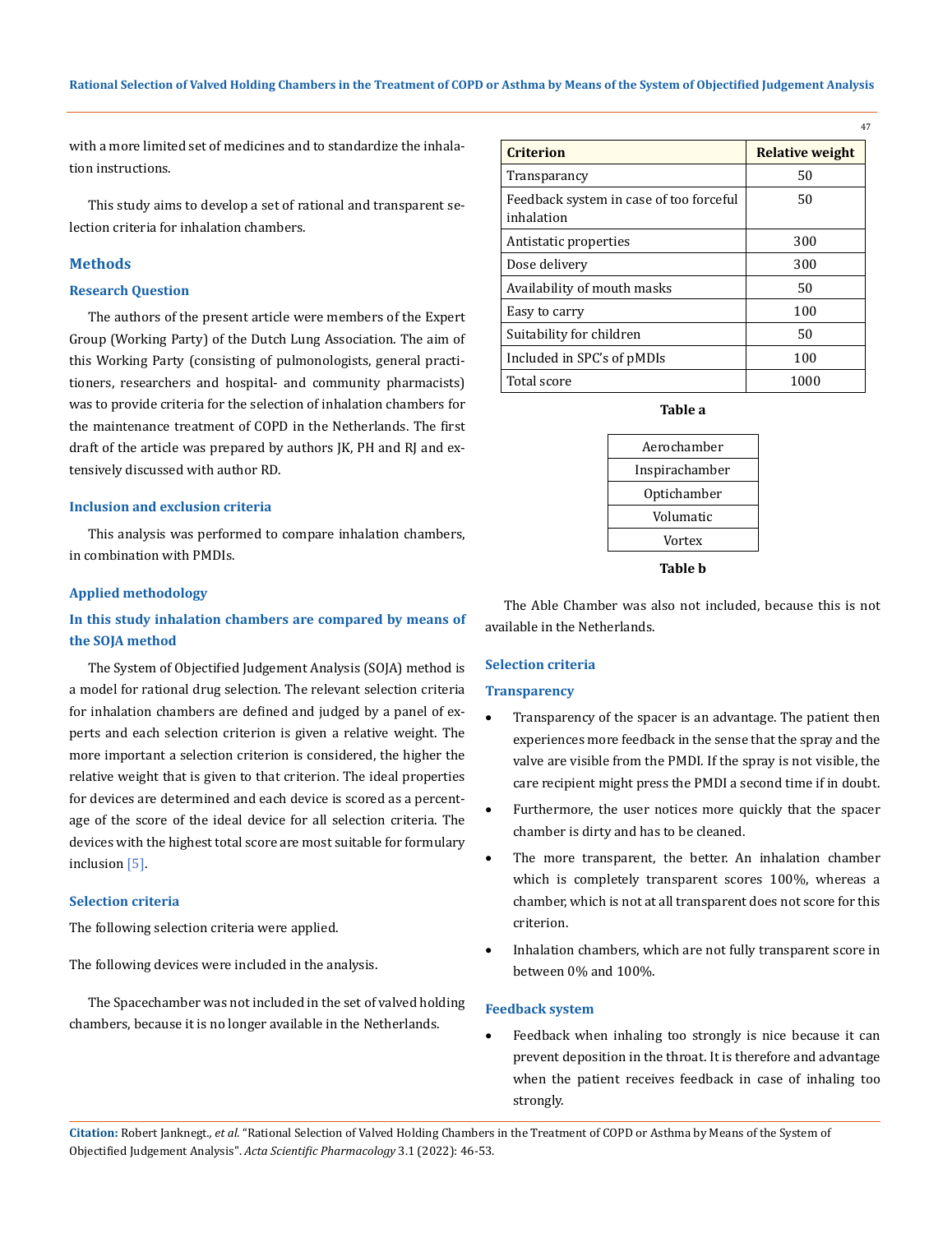- Some inhalation chambers have a feedback system in the form of a whistle signal. This must be interpreted correctly because the whistle signal is audible if you inhale too forcefully.
- In addition, the whistle signal depends on the type of chamber and the internal resistance of the pMDI.
- Internal resistance of the chamber plays a role in this.

#### **Antistatic properties**

The antistatic properties have the advantage that significantly less aerosol particles are lost to the spacer wall. This means that the available dose for the patient is considerably less if the spacer does not have antistatic properties.

The spacer must be cleaned in a mild detergent solution weekly and either rinsed with water depending of the antistatic properties (drip and dry method) or cleaned in a mild detergent solution without rinsed water (drip and rinsed method). Only the antistatic spacers can be rinsed with water. In case of non-antistatic spacers, it is advised to clean without rinsing water.

#### **Dose delivery**

- Unfortunately, no clinical studies are available regarding the effects of the devices on clinically relevant criteria, such as exacerbations, hospitalizations or mortality.
- The only studies that are available deal with the effects on dose delivery of bronchodilators and inhaled corticosteroids.
- This was scored as follows: the inhalation chambers with the lowest delivery did not score, whereas the one with the highest delivery was assigned 100%. The scores for the other devices were obtained by linear intrapolation.

#### **Availability of mouth masks**

Some categories of patients may benefit from a mask instead of a mouthpiece, such as babies and patients with dementia. There are no comparative data to the best of our knowledge. Ranking will depend on the setting of the patients (young children, elderly patients in a nursing home).

#### **Easy to carry**

It is important that an inhalation chamber has a limited size, in order to make it easy to carry. The lower the volume, the better.

The chamber with the lowest volume received 100% and the chamber with the highest volume did not score.

#### **Suitability for children**

It is important that a chamber is approved for use in children. This was scored as such.

## **Included in SPC's of PMDIs**

The European Medicines Agency (EMA) recommends that with each PMDI data are shown on the *in vitro* outcomes with at least one specific spacer. On the basis of this data an inhalation chamber is recommended in the Summary of Product Characteristics (SPC) of the PMDI. In case of substitution of a spacer solid equivalence data must be shown by the producer of dose delivery and particle size distribution. Also the Medicines Evaluation Board (CBG) takes the position (found in the SPC of various generic PMDIs) that spacers cannot be interchanged because "changing spacers may result in changes in dose delivery to the lungs.

It is therefore an advantage when an inhalation chamber has been tested in a wide range of PMDIs. This was scored as follows Included in the SPC of SABA: 15% SAMA: 15% SABA/SAMA: 10% LABA: 10% LAMA: 10% LABA/LAMA: 10% LABA/ICS: 10% ICS: 10% Triple: 10% **Results**

# **Transparency**

The properties of the inhalation chambers are summarized below.

#### **Feedback system**

The properties of the inhalation chambers are summarized below.

**Citation:** Robert Janknegt*., et al.* "Rational Selection of Valved Holding Chambers in the Treatment of COPD or Asthma by Means of the System of Objectified Judgement Analysis". *Acta Scientific Pharmacology* 3.1 (2022): 46-53.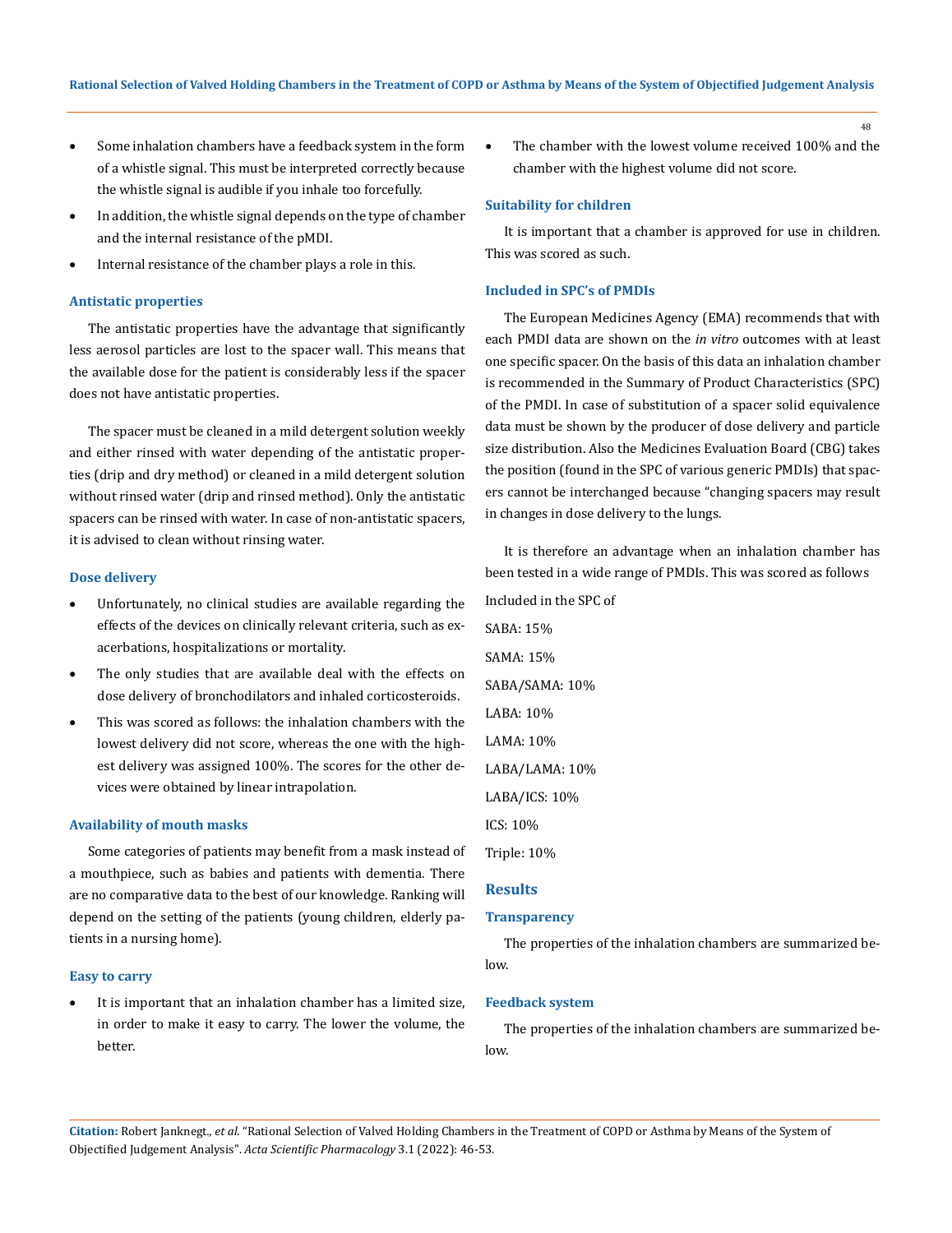|                | <b>Fully transparant</b> | Semi transparant | <b>Non transparant</b> | <b>Score</b> |
|----------------|--------------------------|------------------|------------------------|--------------|
| Aerochamber    | Yes                      |                  |                        | 100%         |
| Inspirachamber |                          | Yes              |                        | 75%          |
| Optichamber    | Yes                      |                  |                        | 100%         |
| Volumatic      | Yes                      |                  |                        | 100%         |
| Vortex         |                          |                  | Yes                    | 0%           |

### **Table c**

|                | Whistle<br>$(80\%)$ | <b>Visible flow</b><br>indicator for the<br>healthcare provider.<br>(20%) | <b>Score</b> |
|----------------|---------------------|---------------------------------------------------------------------------|--------------|
| Aerochamber    | Yes                 | Yes                                                                       | 100%         |
| Inspirachamber | Yes                 | $Yes*$                                                                    | 85%          |
| Optichamber    | Yes                 | Yes                                                                       | 100%         |
| Volumatic      | No                  | No                                                                        | $0\%$        |
| Vortex         | No                  | No                                                                        | 0%           |

**Table d**

This is because there are spacers available that do bear the label that they are anti-static, but the degree of the anti-static character

The visual flow indicator shows the inspiration and expiration flow of the patient during the inhalation which is very helpful to instruct the patient in a proper way. One manufacturer\* build the flow indicator only in the mouth mask and this is still useful to check if the mouth mask is placed correctly but gives no flow indicator information without this mouth mask. Mouth masks are used in a minority of patients.

#### **Antistatic properties**

The antistatic properties of the valved holding chambers are quite different.

differs considerably. In addition, there are also spacers on the market that do not have these anti-static properties.

|                | Not antistatic | <b>Limited antistatic</b> | Antistatic | <b>Score</b> |
|----------------|----------------|---------------------------|------------|--------------|
| Aerochamber    |                |                           | X          | 100%         |
| Inspirachamber |                | X                         |            | 50%          |
| Optichamber    |                |                           | X          | 100%         |
| Volumatic      |                |                           |            | 0%           |
| Vortex         |                |                           |            | 100%         |

**Table e**

#### **Cleaning procedure**

The desired cleaning procedure depends on the antistatic properties of the respective chambers. If the chamber is not or only slightly antistatic, it should be cleaned in a soap solution, not rinsed and then allowed to air dry. The dried soap solution provides the antistatic character. This does not only apply to weekly cleaning but also to the first use  $[6]$ .

When the spacer is antistatic, it can be rinsed during the weekly cleaning and special pre-treatment before first use is not necessary.

#### **Dose delivery**

The study of Hagedoorn., *et al*. [6] was used for comparison of the inhalation chambers.

Delivered doses of salbutamol (Ventolin) and beclomethasone (Qvar) from different antistatic valved holding chambers after rinsing or drip-drying.

The highest delivery was found for beclomethasone drip dried for the Vortex (67%). This was assigned a score of 100%. The low-

**Citation:** Robert Janknegt*., et al.* "Rational Selection of Valved Holding Chambers in the Treatment of COPD or Asthma by Means of the System of Objectified Judgement Analysis". *Acta Scientific Pharmacology* 3.1 (2022): 46-53.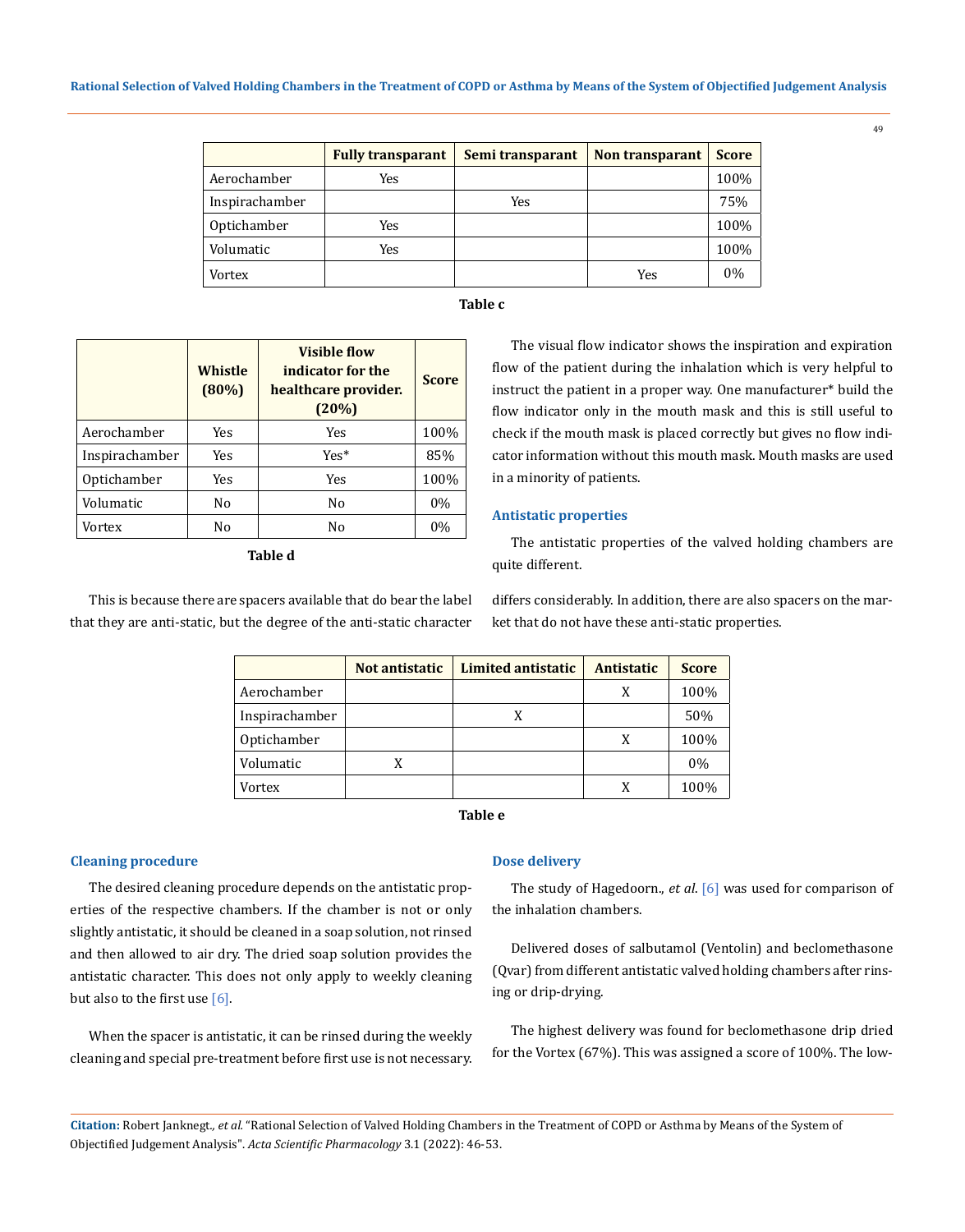## **Rational Selection of Valved Holding Chambers in the Treatment of COPD or Asthma by Means of the System of Objectified Judgement Analysis**

|                | <b>Salbutamol</b><br>rinsed | Salbutamol<br>drip dried | <b>Beclomethasone</b><br>rinsed | <b>Beclomethasone</b><br>drip dried |
|----------------|-----------------------------|--------------------------|---------------------------------|-------------------------------------|
| Aerochamber    | 35% (32-37)                 | 33% (32-36)              | 61% (54-67)                     | 58% (50-62)                         |
| Inspirachamber | 13% (13-14)                 | 27% (15-36)              | 31% (21-40)                     | 64% (53-70)                         |
| Optichamber    | 22% (17-26)                 | 19% (16-20)              | 52% (41-56)                     | 49% (42-56)                         |
| Volumatic      | NA                          | NA                       | NA                              | NA                                  |
| Vortex         | 30% (26-35)                 | 32% (26-38)              | 58% (47-70)                     | 67% (56-75)                         |

## **Table f**

est delivery was seen for the salbutamol drip dried for the Optichamber (13%). This did not score. The scores were calculated as follows

|                | Salbutamol<br>rinsed | <b>Salbutamol</b><br>drip dried | <b>Beclomethasone</b><br>rinsed | <b>Beclomethasone</b><br>drip dried | <b>Mean</b> | <b>Score after intrapolation</b> |
|----------------|----------------------|---------------------------------|---------------------------------|-------------------------------------|-------------|----------------------------------|
| Aerochamber    | 41%                  | 37%                             | 89%                             | 83%                                 | 63%         | 100%                             |
| Inspirachamber | $0\%$                | 26%                             | 33%                             | 93%                                 | 38%         | 60%                              |
| Optichamber    | 15%                  | 9%                              | 72%                             | 67%                                 | 41%         | 65%                              |
| Volumatic      | $0\%$                | $0\%$                           | $0\%$                           | $0\%$                               | $0\%$       | $0\%$                            |
| Vortex         | 31%                  | 33%                             | 83%                             | 100%                                | 62%         | 98%                              |

# **Table g**

# **Availability of mouth masks**

|                | <b>Masks</b>   | <b>Score</b> |
|----------------|----------------|--------------|
| Aerochamber    | Baby           | 100%         |
|                | Children 1 - 4 |              |
|                | Children $> 5$ |              |
|                | Adults small   |              |
|                | Adults normal  |              |
|                | Adult large    |              |
|                | Soother        | 100%         |
| Inspirachamber | Inspiramask    |              |
|                | Adults         | 100%         |
| Optichamber    | Children       |              |
| Volumatic      |                | $0\%$        |
|                | 0 - 2 years    | 100%         |
| Vortex         | $2 - 4$ years  |              |
|                | > 4 years      |              |
|                | adults         |              |

**Table h**

# **Easy to carry**

|                | <b>Volume</b>    | <b>Score</b> |
|----------------|------------------|--------------|
| Aerochamber    | 149 ml           | 98%          |
| Inspirachamber | $161$ ml         | 97%          |
| Optichamber    | 140 ml           | 100%         |
| Volumatic      | 750 ml           | $0\%$        |
| Vortex         | $194 \text{ ml}$ | 91%          |

**Table i**

# **Suitability for children**

|                | <b>Baby</b> | <b>Child</b> | <b>Adults</b> | <b>Score</b> |
|----------------|-------------|--------------|---------------|--------------|
| Aerochamber    |             |              |               | 100%         |
| Insiprachamber |             |              |               | 100%         |
| Optichamber    |             |              |               | 100%         |
| Volumatic      |             | $\ddot{}$    |               | 100%         |
| Vortex         |             |              |               | 100%         |

**Table j**

**Citation:** Robert Janknegt*., et al.* "Rational Selection of Valved Holding Chambers in the Treatment of COPD or Asthma by Means of the System of Objectified Judgement Analysis". *Acta Scientific Pharmacology* 3.1 (2022): 46-53.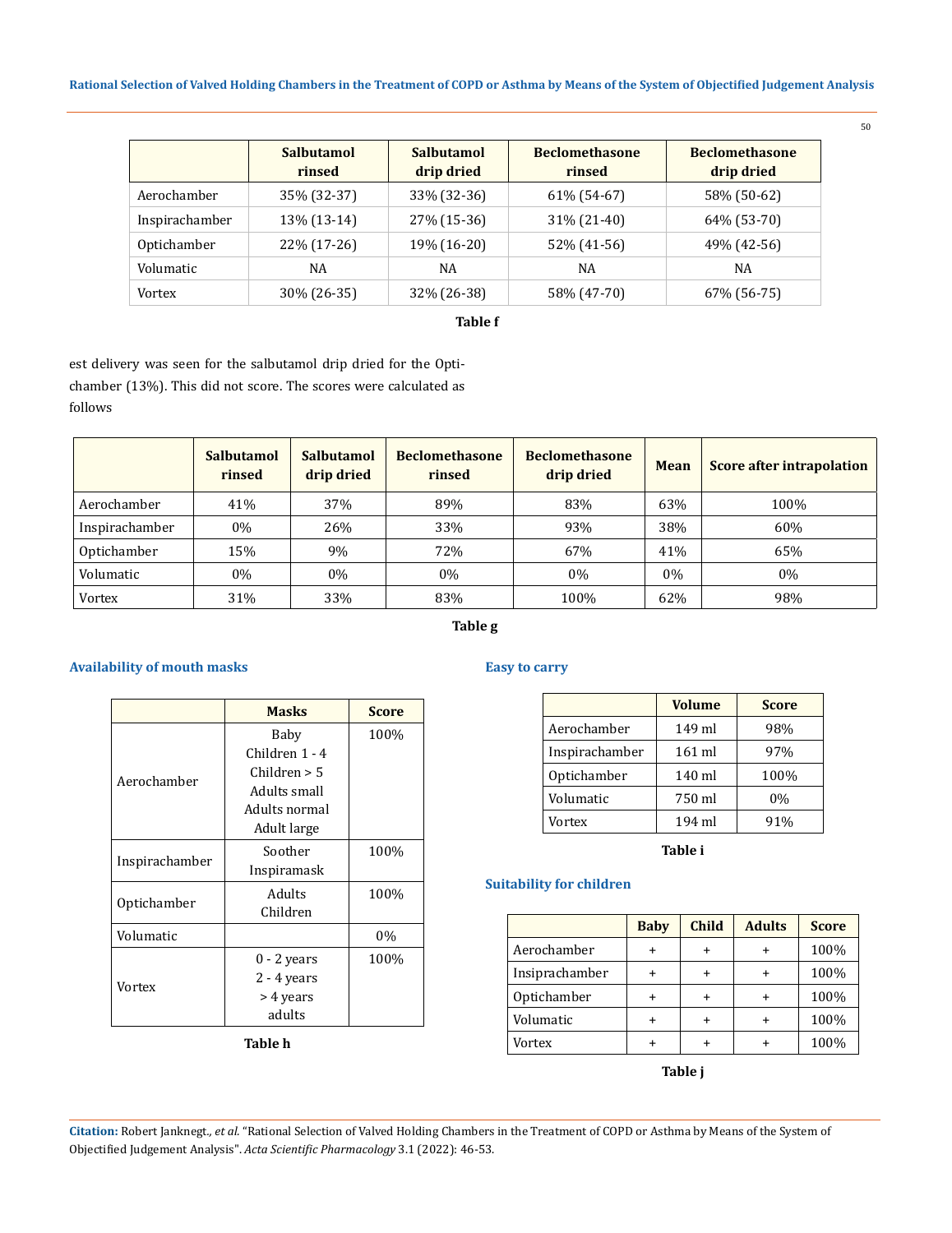Obviously, this criterion is only relevant for asthma and not for COPD treatment.

## **Included in SPC's of PMDIs**

51

There are considerable differences between the inhalation chambers regarding the clinical documentation in the SPCs.

| <b>Device</b> | <b>Aerochamber</b>                                                                   | <b>Inspirachamber</b> | <b>Optichamber</b> | <b>Volumatic</b>                                 | <b>Vortex</b> |
|---------------|--------------------------------------------------------------------------------------|-----------------------|--------------------|--------------------------------------------------|---------------|
| SABA          | Salbutamol                                                                           |                       |                    | Ventolin                                         | Salbutamol    |
| SAMA          | Ipratropium                                                                          |                       |                    |                                                  |               |
| LABA          | Salmeterol                                                                           |                       |                    | Salmeterol                                       |               |
| LAMA          |                                                                                      |                       |                    |                                                  |               |
| LABA/LAMA     |                                                                                      |                       |                    |                                                  |               |
| LABA/ICS      | Airflusal<br>Flutiscasone/salmeterol<br>Flutiform<br>Foster<br>Seretide<br>Symbicort |                       |                    | Airflusal<br>Flutiscasone/salmeterol<br>Seretide |               |
| ICS           | Alvesco                                                                              |                       |                    | Flixotide                                        |               |
| Triple        | Trimbow                                                                              |                       |                    |                                                  |               |
| Score         | 80%                                                                                  | 0%                    | 0%                 | 45%                                              | 15%           |

**Table k**

#### **Score**

The SOJA score for inhalation chambers in COPD and asthma treatment is presented below.

| <b>Device</b>             | Aerochamber | <b>Inspirachamber</b> | <b>Optichamber</b> | <b>Volumatic</b> | <b>Vortex</b> | Weight |
|---------------------------|-------------|-----------------------|--------------------|------------------|---------------|--------|
| Transparency              | 50          | 38                    | 50                 | 50               | $\theta$      | 50     |
| Feedback system           | 50          | 43                    | 50                 | $\Omega$         | $\mathbf{0}$  | 50     |
| Antistatic properties     | 300         | 150                   | 300                | $\Omega$         | 300           | 300    |
| Dose delivery             | 300         | 180                   | 195                | $\theta$         | 294           | 300    |
| Mouth mask                | 50          | 50                    | 50                 | $\Omega$         | 50            | 50     |
| Easy to carry             | 98          | 97                    | 100                | $\Omega$         | 91            | 100    |
| Suitability for children  | 50          | 50                    | 50                 | 50               | 50            | 50     |
| Included in SPCs of PMDIs | 80          | $\theta$              | $\Omega$           | 45               | 15            | 100    |
| Score                     | 978         | 608                   | 795                | 145              | 800           | 1000   |

**Table l**

# **Discussion**

# **Applied methodology**

This was done by means of the SOJA method, which is a well-established rational and transparent way of selecting medicines (or in this case inhalation chambers) within a therapeutic class from a formulary perspective.

In the SOJA method, selection criteria for a given group of drugs (or in this case devices) are prospectively defined and the extent

**Citation:** Robert Janknegt*., et al.* "Rational Selection of Valved Holding Chambers in the Treatment of COPD or Asthma by Means of the System of Objectified Judgement Analysis". *Acta Scientific Pharmacology* 3.1 (2022): 46-53.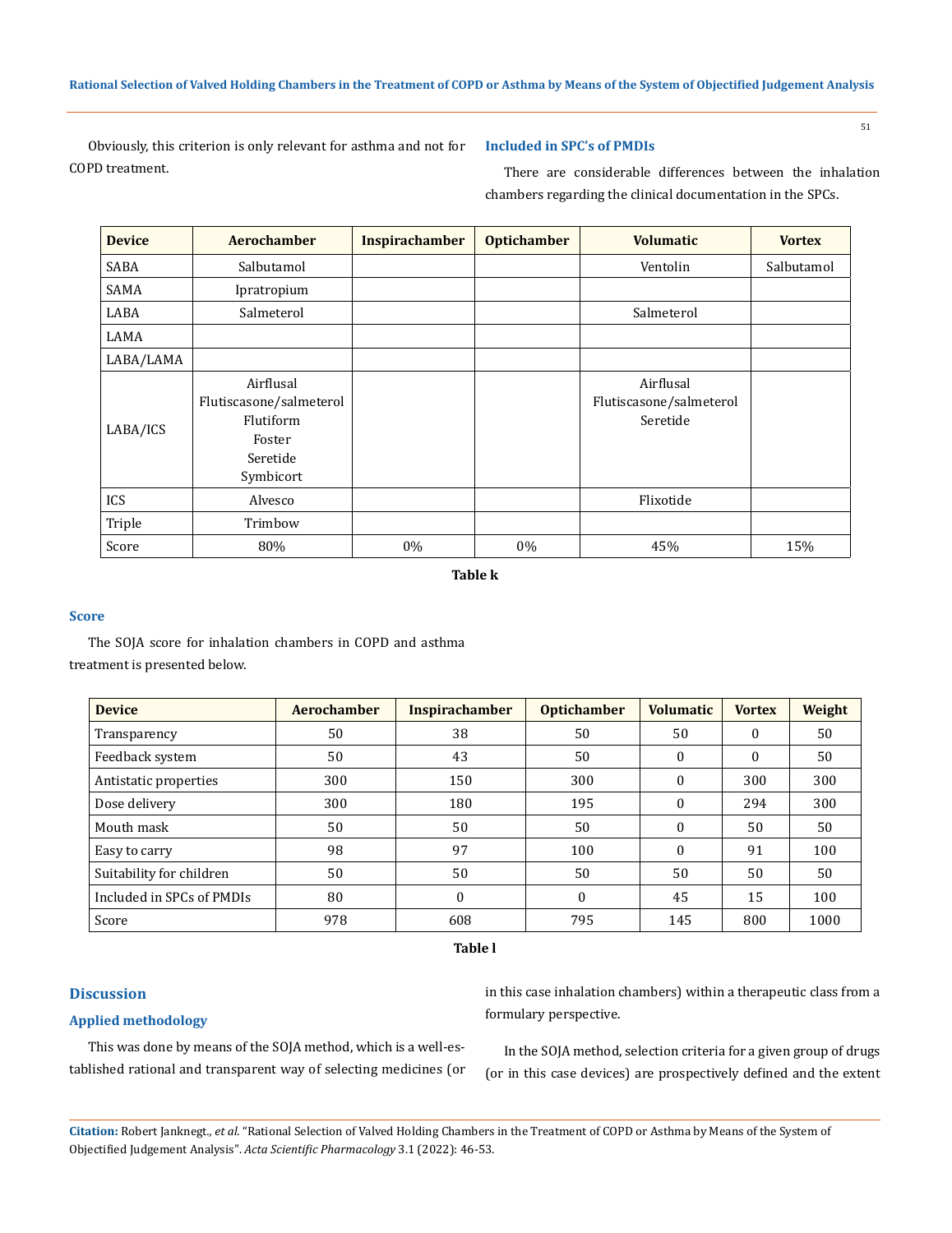to which each individual device fulfills the requirement for each criterion is studied. Each criterion is given a relative weight (i.e., the more important a given selection criterion is considered to be, the higher is the relative weight given to that criterion. Both the relative scores for each drug for each selection criterion and the relative weight of each criterion are determined by a panel of experts in this field. The properties of all drugs are compared to the hypothetical 'ideal ' device from that group, which is assigned the full relative weight for each criterion. The ideal inhalation chamber will have to score 100% on all selection criteria.

In the published SOJA scores, 1000 points are divided over the criteria that are considered to be relevant for a particular group of drugs. In the interactive program, the scores for each drug have been determined by a group of experts and the user is free to assign his own relative weight to each criterion using any scale he wishes. The program then computes the ranking scores for the drugs in the group.

### **Outcome**

Substantial differences were seen in the overall scores, Aerochamber showed the highest score, followed by Vortex and Optichamber. Volumatic showed by far the lowest score.

### **Strength and limitations of the methodology**

In most cases SOJA scores are derived from a large number (between 50 and 400) of references, including double-blind comparative studies, systematic reviews and meta-analyses. In this case no clinical studies are available regarding the effects of valved inhalation chambers on clinically relevant endpoints, such as exacerbations and hospitalizations, let alone comparative studies between two or more inhalation chambers on these endpoints. That is the reason why so few references were included in this article.

It should be taken into consideration that this analysis is limited to the inhalation chambers. In clinical practice, patient related factors play an important role, such as personal preferences of the patient.

The evaluation of criteria in the SOJA method is highly standardized in order to promote unbiased judgment of drugs from various pharmacotherapy categories based on clinically relevant criteria. There will always be room for debate whether or not the correct scoring system was used for each criterion and judgment may be arbitrary for most, if not all, criteria. This is the case with any method used to quantify properties of drugs or devices. The SOJA method is intended as a tool for rational drug decision making, forcing clinicians and pharmacists to include all relevant aspects of a certain group of drugs, thereby preventing formulary decisions being based on only one or two criteria. The outcome of this study should be seen as the basis for discussions within formulary committees and not as an absolute truth.

Obviously, the score depends on the relative weight that is assigned to each individual selection criterion. Therefore an interactive program is available, which makes it easy for local and regional formulary committees to assign personal weights to each selection criterion by individual members. If a physician or pharmacist considers individual criteria as totally irrelevant, this criterion may be assigned 0 points, thereby ignoring this criterion. This could be the case for the criterion availability of mouth masks, which are relevant for a small minority of patients (such babies and patients with dementia).

It offers advantages for the healthcare provider when an inhalation chamber can be autoclaved. This makes it possible to re-use the inhalation chamber during lung function tests. This criterion was not included in our set of criteria, because these are aimed at patients and not at healthcare providers.

In the most unfavorable case, therefore a factor 4 difference between the "best and worst" combination of PMDI and inhalation chamber, which should be relevant, but the clinical impact was not investigated. The major differences between the spacers are largely in the degree of their anti-static character, despite the fact that they are all labeled as anti-static. This was scored under the criterion dose delivery

To the best of our knowledge, there are no comparative studies comparing VHCs to each other on clinical endpoints like dyspnea scores and exacerbations.

The main outcome of this matrix may be that major steps can be made in reducing the number of different inhalation chambers, thereby allowing standardized and optimal patient information, which can be the same provided by all caregivers.

The set of selection criteria was determined by the panel of experts in the Dutch working party after extensive discussions.

**Citation:** Robert Janknegt*., et al.* "Rational Selection of Valved Holding Chambers in the Treatment of COPD or Asthma by Means of the System of Objectified Judgement Analysis". *Acta Scientific Pharmacology* 3.1 (2022): 46-53.